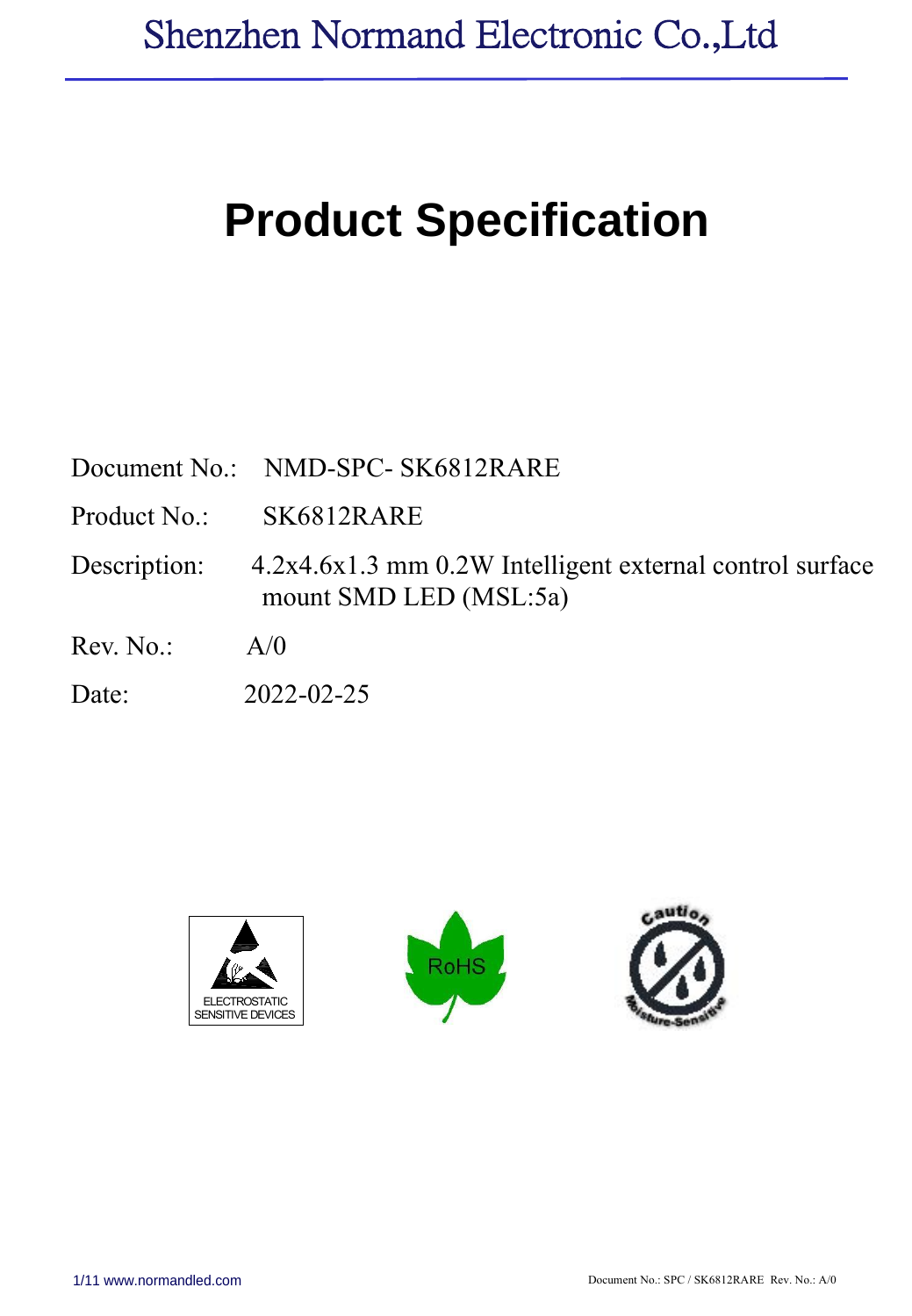## Shenzhen Normand Electronic Co.,Ltd

### **CONTENTS**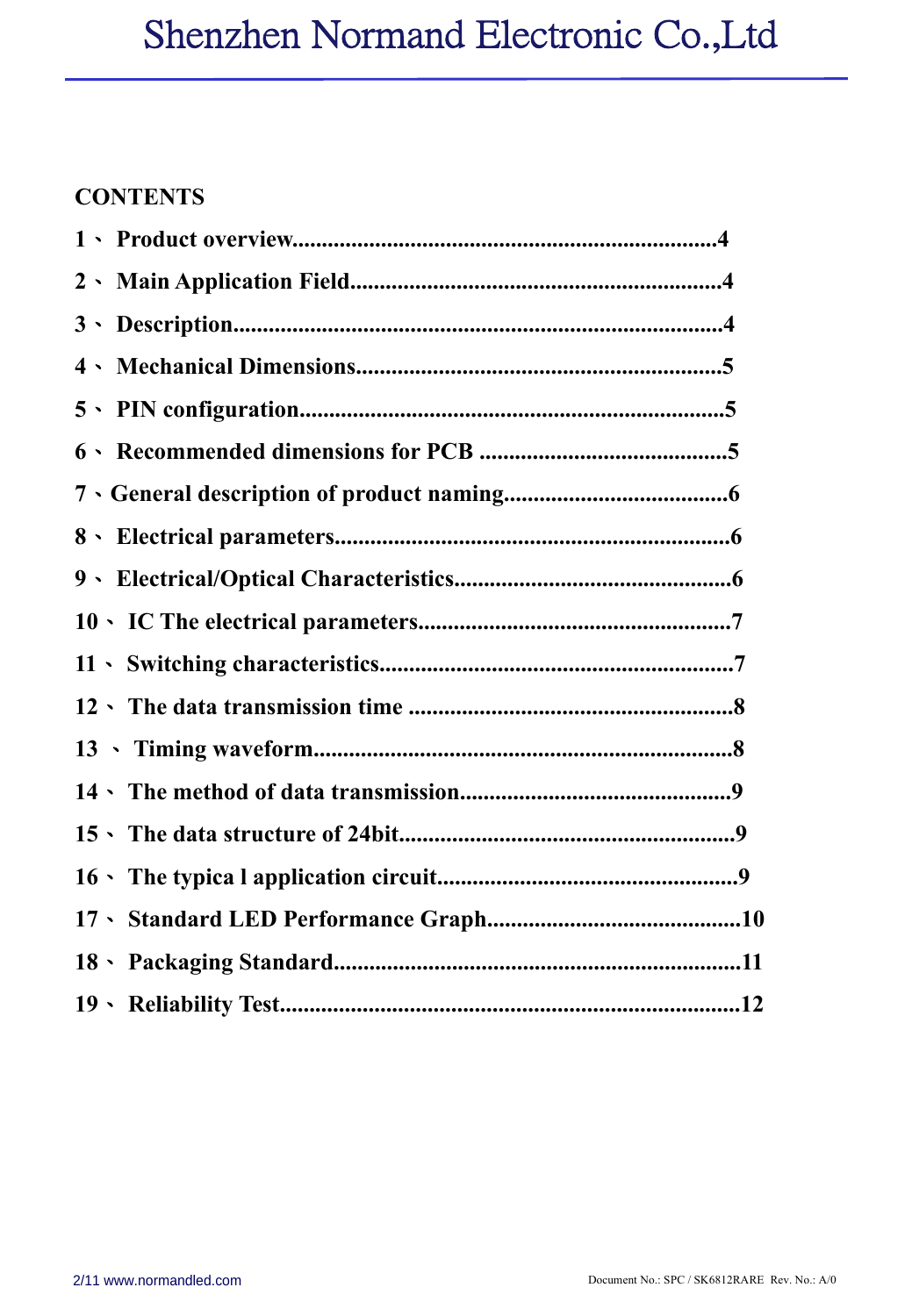#### **Product Overview :**

**SK6812RARE is a smart LED control circuit and light emitting circuit in one controlled LED source,** which has the shape of a 4246 LED chip. Each lighting element is a pixel, and the intensities of the **pixels are contained within the intelligent digital interface input. The output is driven by patented PWM technology, which effectively guarantees high consistency of the color of the pixels. The control circuit consists ofa signal shaping amplification circuit, a built-in constant current circuit, and a high precision RC oscillator.**

**The data protocol being used is unipolar RZ communication mode. The 24-bit data is transmitted** from the controller to DIN of the first element, and if it is accepted it is extracted pixel to pixel. After **an internal data latch, the remaining data is passed through the internalamplification circuit and sent** out on the DO port to the remaining pixels. The pixel is reset after the end of DIN. Using automatic **shaping forwarding technology makes the number of cascaded pixels without signal transmission only limited by signal transmission speed.**

**The LED has a low driving voltage (which allows for environmental protection and energy saving), high brightness, scattering angle, good consistency, low power, and long life. The control circuit is integrated in the LED above.**

**2. Main Application Field:**

● **Full color LED stringlight, LED full color module,LED super hard and soft lights, LED guardrail tube, LED appearance / scene lighting**

● **LED point light, LED pixel screen, LED shaped screen, a variety of electronic products, electrical equipment etc.**

**3. Description:**

● **Top SMD internal integrated high quality external control line serial cascade constant current IC;**

● **control circuit and the RGB chipin SMD 4246 components, to form a complete control of pixel, color mixing uniformity and consistency;**

●**built-in data shaping circuit, a pixel signal is received after wave shaping**

●**The built-in power on reset and reset circuit, the power does not work;**

●**gray level adjusting circuit (256 level gray scale adjustable);**

● **red drive specialtreatment, color balance;**

- **line data transmission;**
- **plastic forward strengthening technology, the transmission distance between two points over 10M;**

OUsing a typical data transmission frequency of 800 Kbps, when the refresh rate of 30 frames per sec.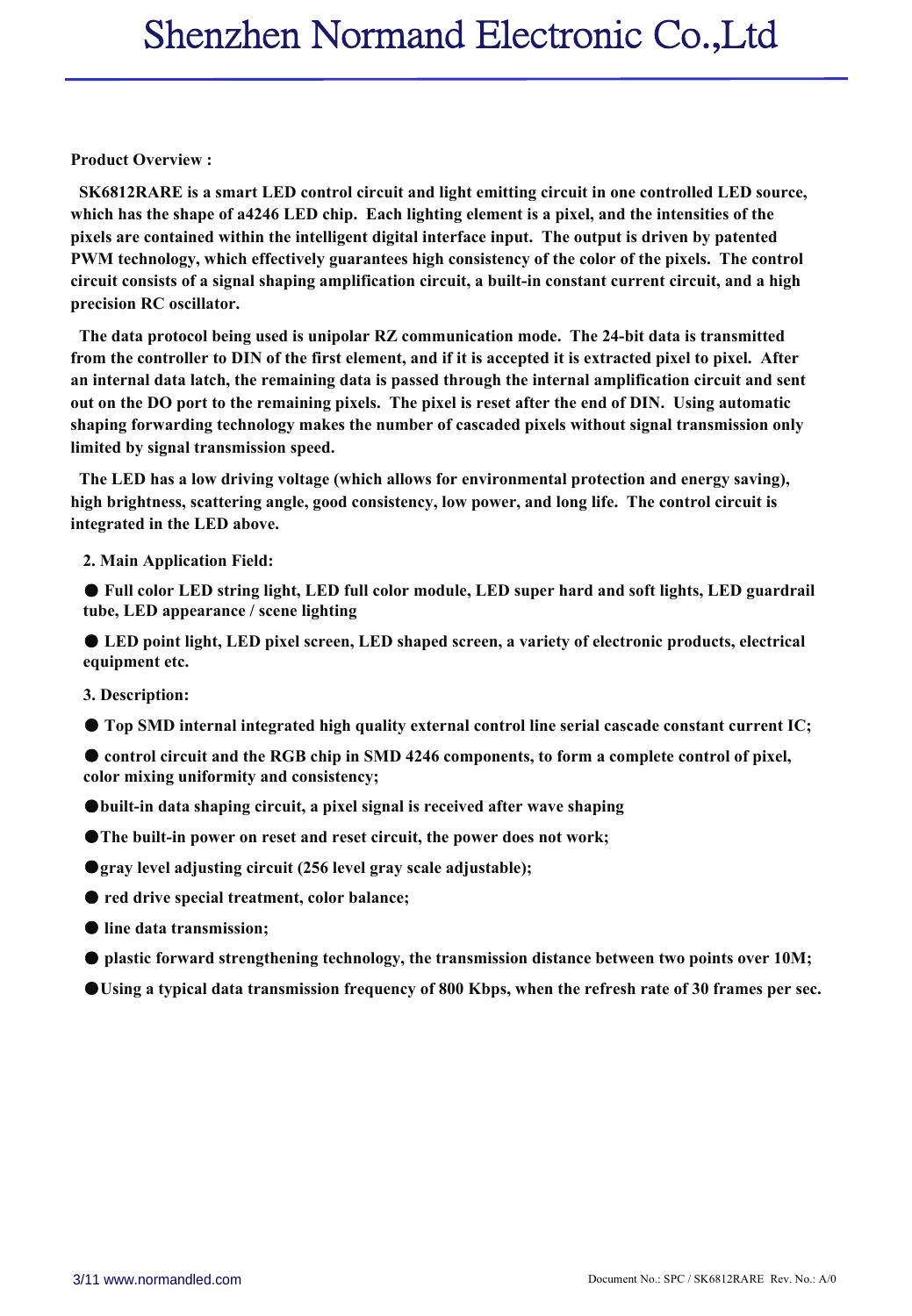#### **4. Mechanical Dimensions:**





#### **5. PIN configuration**



Notes:

- 1. All dimensions are in millimeters.
- 2. Tolerance is ±0.1mm unless otherwise noted

| NO.            | <b>Symbol</b> | <b>Function description</b> |
|----------------|---------------|-----------------------------|
|                | VDD.          | Power supply LED            |
| $\overline{c}$ | <b>GND</b>    | Control data signal output  |
|                | <b>DOUT</b>   | Ground                      |
| 4              | DIN           | Control data signal input   |
|                | <b>GND</b>    | Control data signal output  |
| 6              | VDD           | Power supply LED            |

#### **6. Recommended dimensions for PCB**

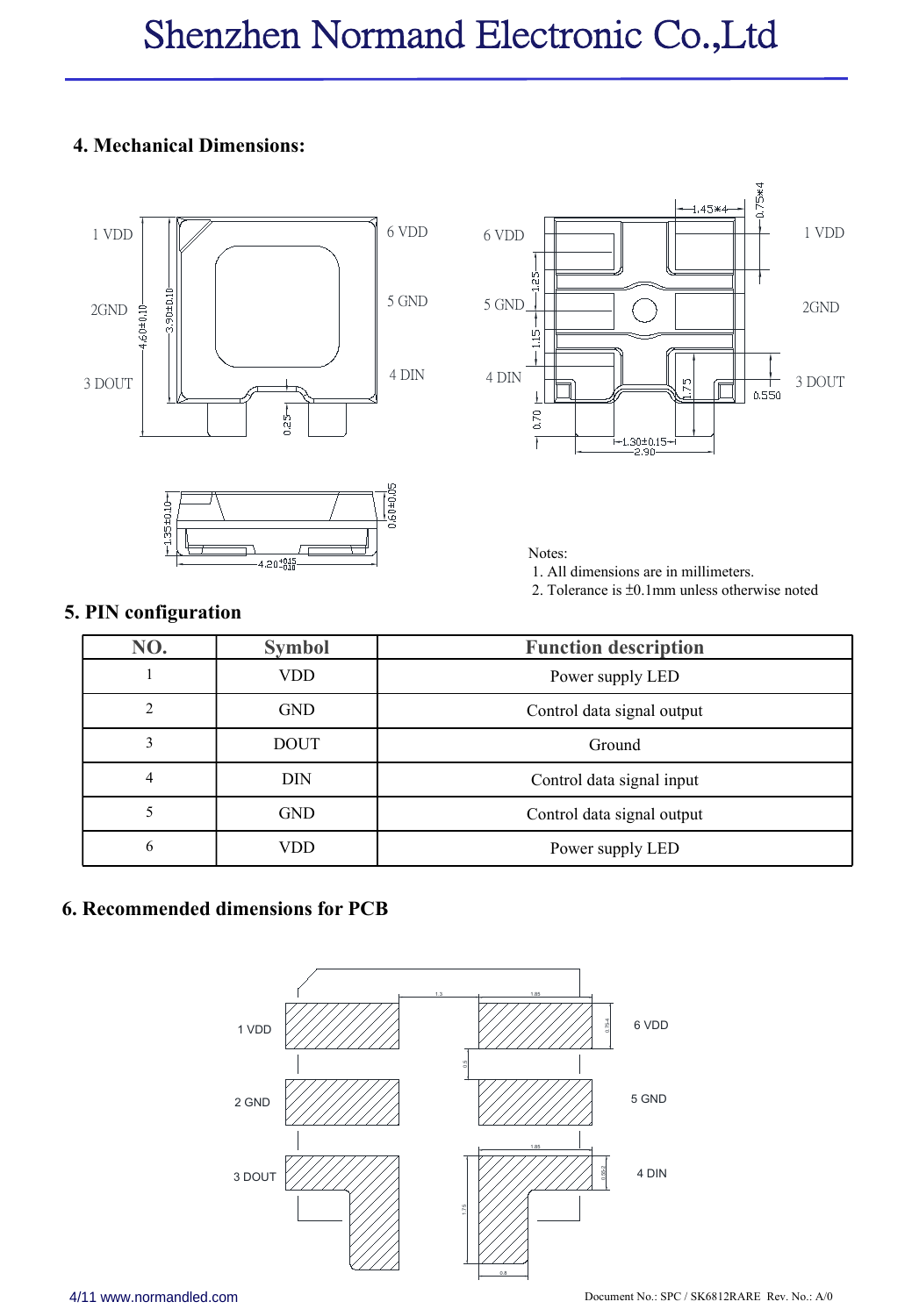#### **7. General description of product naming.**

|                                                                                   | <b>SK 6812-RARE</b>                                |                                     |
|-----------------------------------------------------------------------------------|----------------------------------------------------|-------------------------------------|
|                                                                                   | (3)<br>$\circledZ$                                 |                                     |
|                                                                                   | $\circled{2}$                                      | (3)                                 |
| <b>Series</b>                                                                     | IC series and current code                         | Internal cooding                    |
| The default is to integrate<br>the RGB chip with the IC in<br>the package outline | Refers to the 68 series IC<br>12MA current version | $4.2x4.6x1.35mm$ outline<br>package |

### **8. Electrical parameters** (**Ta=25**℃**,VSS=0V**) :

| Parameter            | Symbol      | Range                | Unit         |
|----------------------|-------------|----------------------|--------------|
| Power supply voltage | <b>VDD</b>  | $+3.7\sim+5.5$       |              |
| Logic input voltage  | <b>VIN</b>  | $-0.5 \sim$ VDD+0.5  |              |
| Working temperature  | Topt        | $-40 \rightarrow 85$ | $^{\circ}$ C |
| Storage temperature  | Tstg        | $-40 \rightarrow 85$ | $^{\circ}$ C |
| ESD pressure(DM)     | <b>VESD</b> | 200                  |              |
| ESD pressure(HBM)    | <b>VESD</b> | 2K                   |              |

#### **9. Electrical/Optical Characteristics:**

|       | SK6812-RARE 12mA        |                |
|-------|-------------------------|----------------|
| Color | Dominate Wavelength(nm) | Luminance(mcd) |
| Red   | 620-630                 |                |
| Green | 520-535                 |                |
| Blue  | 460-475                 |                |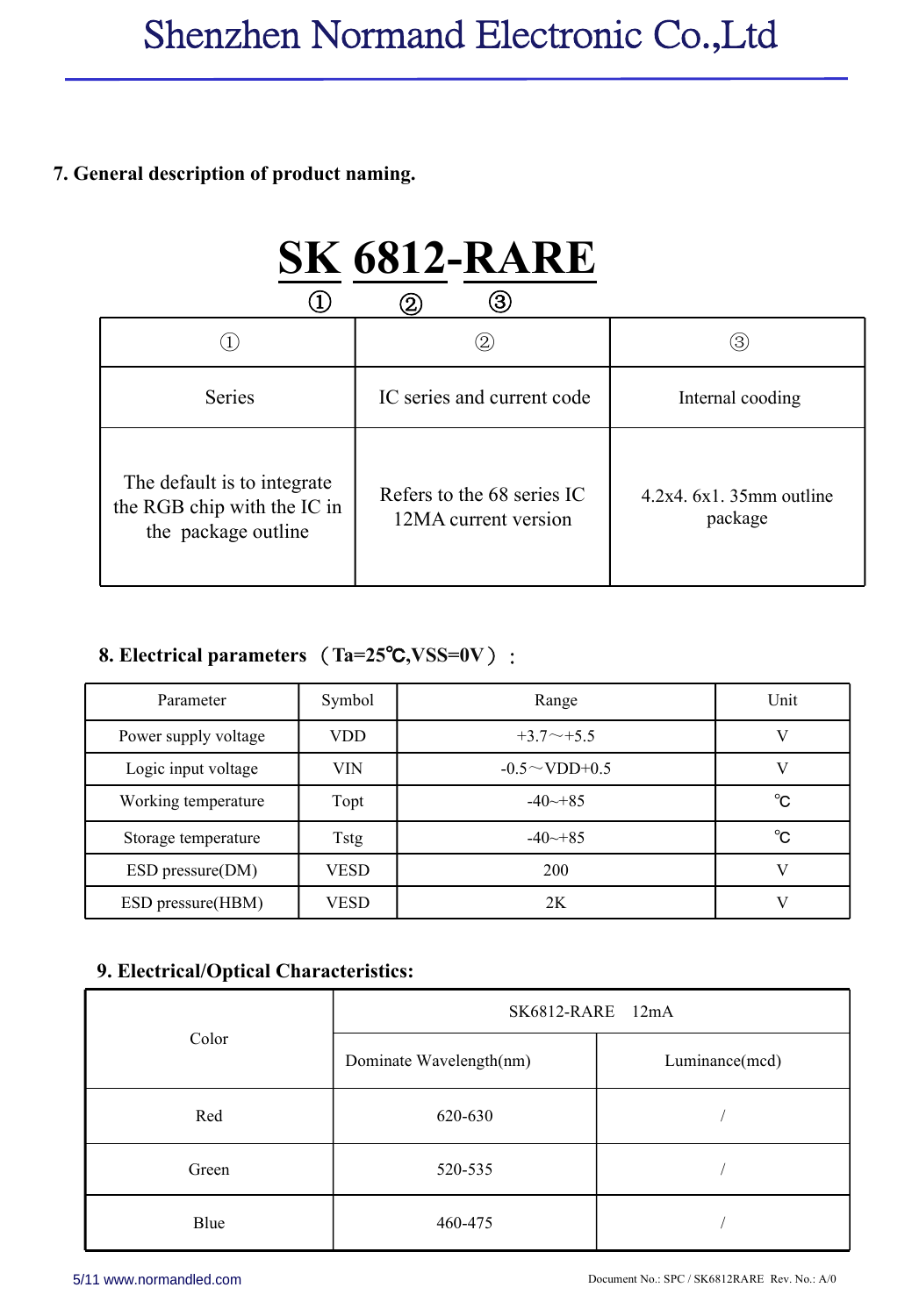#### **10. The IC electrical parameters (unless otherwise specified, TA=-20 ~ +70** ℃**, VDD=4.5 ~ 5.5V, VSS=0V):**

| Parmeter                                                         | Symbol       | Min               | Typical | Max               | Unit          | Test conditions                                       |
|------------------------------------------------------------------|--------------|-------------------|---------|-------------------|---------------|-------------------------------------------------------|
| The chip supply voltage                                          | <b>VDD</b>   | $\qquad \qquad -$ | 5.2     | $---$             | V             | ---                                                   |
| The signal input flip<br>threshold                               | <b>VIH</b>   | 2.8               | $---$   | $---$             | $\mathbf V$   | VDD=5V, Adjust DIN                                    |
|                                                                  | <b>VIL</b>   | $---$             | $---$   | 1.6               | $\mathbf{V}$  | input level                                           |
| The frequency of PWM                                             | <b>FPWM</b>  | $\qquad \qquad -$ | 1       | $\qquad \qquad -$ | <b>KHZ</b>    | ---                                                   |
| Static power consumption                                         | <b>IDD</b>   | $---$             | 0.35    | $---$             | mA            | $VDD = 4.5V,$<br>IOUT "OFF"---                        |
| <b>OUT R/G/B Constant</b><br>current inflection point<br>voltage | VVDS S       | $\qquad \qquad -$ | 0.6     | $\qquad \qquad -$ | V             | $IOUT = 12mA$                                         |
|                                                                  | %VS.VDS      | $---$             | 0.5     | $---$             | $\frac{0}{0}$ | $IOUT = 12mA$ , VDS<br>$=1.0-3.0V$                    |
| OUT R/G/B Output current<br>variation                            | %VS.VDD      | $---$             | 0.5     | $---$             | $\frac{0}{0}$ | $IOUT = 12mA,$<br>$VDD = 4.5 - 5.5V$                  |
|                                                                  | $\%VS.T$     | $---$             | 5       | $---$             | $\frac{0}{0}$ | $IOUT = 12mA$ , TA=<br>$-40 \rightarrow +85^{\circ}C$ |
| OUT R/G/B Port leakage<br>current                                | <b>Ileak</b> | $\qquad \qquad -$ | ---     |                   | uA            | $VDS = 15V$ ,<br><b>IOUT "OFF"</b>                    |

### **11. Switching characteristics(VCC=5V Ta=25** ℃**):**

| Parameter                         | Symbol      | Min   | Typical | Max   | Unit       | Test conditions                                                    |
|-----------------------------------|-------------|-------|---------|-------|------------|--------------------------------------------------------------------|
| The speed of data<br>transmission | fDIN        | $---$ | 800     | $---$ | <b>KHZ</b> | The duty ratio of $67\%$ (data 1)                                  |
| Signal transmission delay         | <b>TPLH</b> | $---$ | 67      | $---$ | ns         | DOUT Port to ground load capacitance 30pF,                         |
| (Note 4)                          | <b>TPHL</b> | $---$ | 93      | $---$ | ns         | Signal transmission delay from DIN to DOUT                         |
| Dout conversion time              | <b>TTLH</b> | $---$ | 15      | $---$ | ns         | DOUT Port to ground load capacitance 30pF                          |
| (Note 5)                          | TTHL        | $---$ | 23      | $---$ | ns         |                                                                    |
| <b>OUT R/G/B Conversion</b>       | Tr          | $---$ | 104     | $---$ | ns         | IOUT R/B = 5mA, OUT R/G/B Serial connection of<br>ports            |
| time (Note $6$ )                  | Tf          | $---$ | 298     | $---$ | ns         | 200 $\Omega$ resistance to VDD, load capacitance to ground<br>30pF |

Note 4, note 5 and note 6: as shown in the figure below

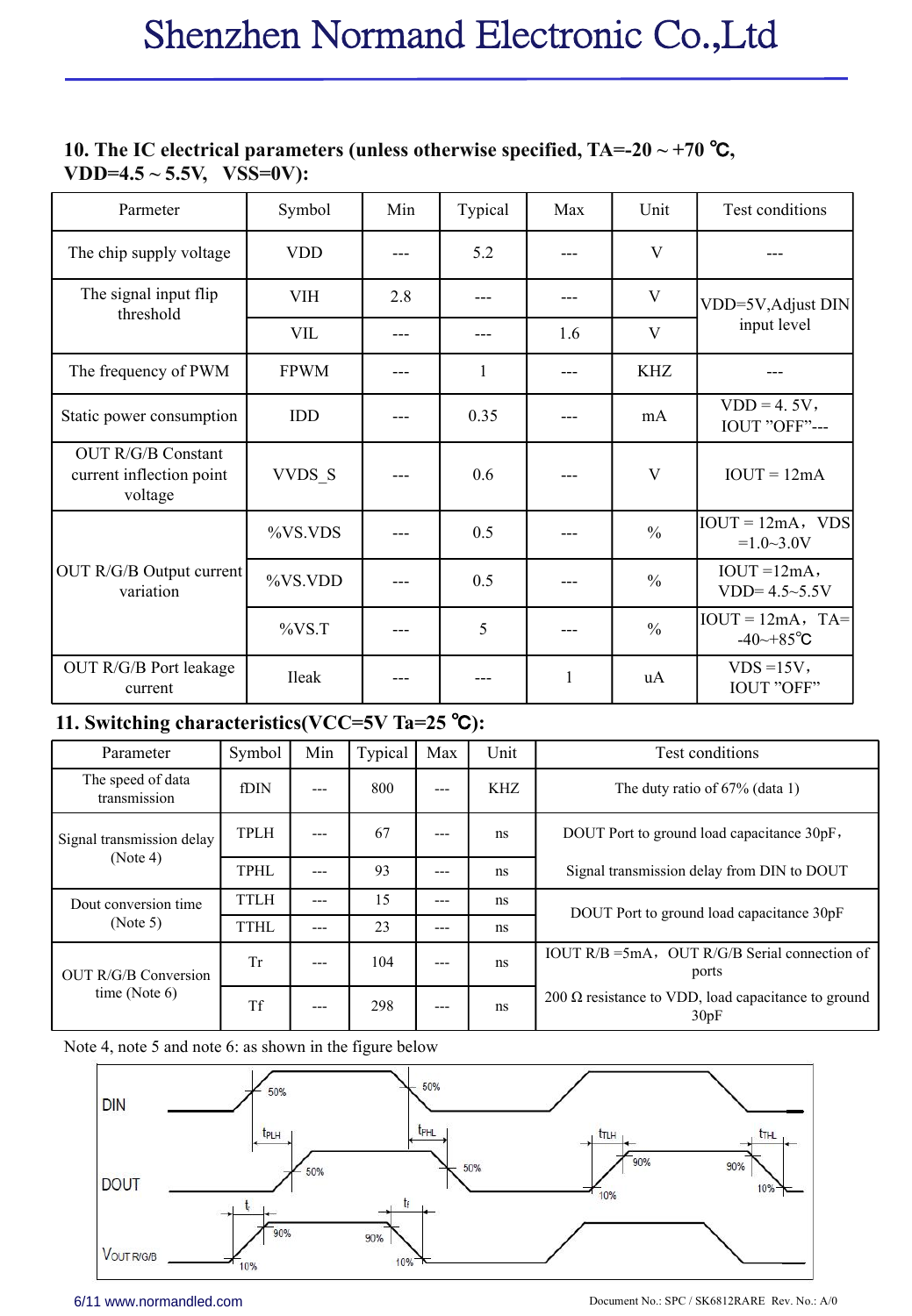|                  | Name                       | Min. | <b>Standard</b><br>value | Max.  | Unit    |
|------------------|----------------------------|------|--------------------------|-------|---------|
| T                | Code period                | 1.20 |                          | --    | $\mu s$ |
| <b>T0H</b>       | 0 code, high level time    | 0.2  | 0.30                     | 0.4   | μs      |
| <b>TOL</b>       | 0 code, low level time     | 0.8  |                          | --    | $\mu s$ |
| T <sub>1</sub> H | 1 code, high level time    | 0.65 | 0.75                     | 1.0   | $\mu s$ |
| T1L              | 1 code, low level time     | 0.2  | --                       | $- -$ | $\mu s$ |
| <b>Trst</b>      | Reset code, low level time | >200 |                          | --    | μs      |

#### **12. The data transmission time(TH+TL=1.25µs**±**600ns):**

1. The protocol uses a unipolar zeroing code. Each symbol must have a low level. Each symbol in this protocol starts with a high level. The high time width determines the "0" or "1" code. .

2. When writing programs, the minimum symbol period is  $1.2\mu$ s.<br>3. The high time of "0" code and "1" code should be in accordance with the stipulated range in the above table. The low time requirement of "0" code and "1" code is less than 20μs.

#### **13. Timing waveform:**

**Input code:**



**Connection mode:**

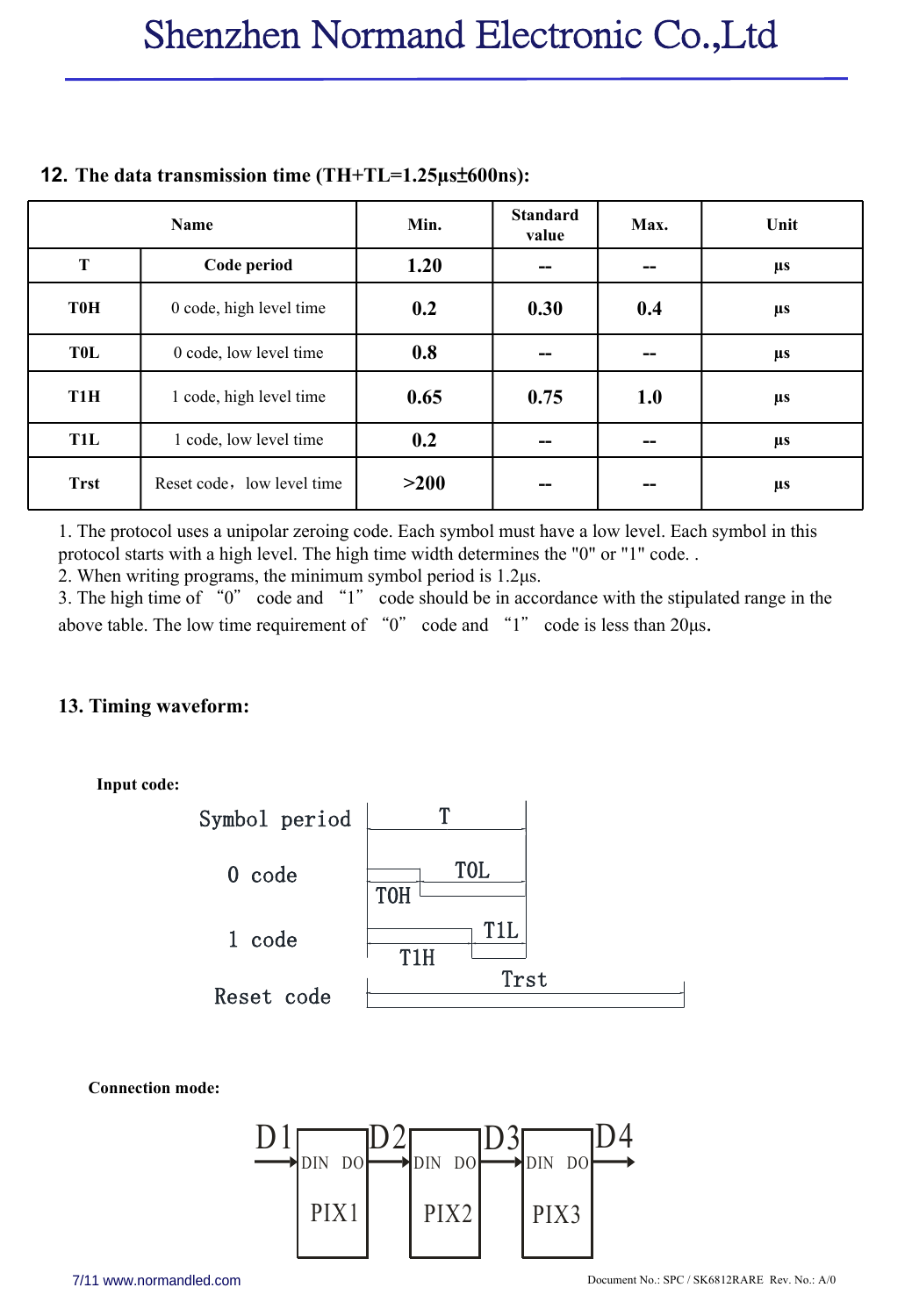#### **14. The method of data transmission:**



Note: D1 is the data sent by MCU, and D2, D3 and D4 are the data automatically shaped and forwarded by cascade circuit

#### **15. The data structure of 24bit:**

|  | R3 R2 R1 R0 B7 B6 B5 B4 B3 B2 B1 B0 |  |  |  |  |
|--|-------------------------------------|--|--|--|--|

Note: high starting, in order to send data (G7 - G6 - ...... ..B0)

#### **16. The typicalapplication circuit:**



In the practical application circuit, the signal input and output pins of the IC signal input and output pins should be connected to the signal input and output terminals. In addition, in order to make the IC chip is more stable, **even the capacitance between beads is essential back;**

Application: used for soft lamp strip or hard light, lamp beads transmission distance is short, suggested in signal in time the clock line input and output end of each connected in series protection resistors, R1=R2 of about 500 **ohms.**

**Application: for module or general special-shaped products, lamp beads transmission distance is long, because of different wire and transmission distance, in the signal in timeclock at both ends ofthe line on grounding protection resistance will be slightly different; to the actual use of fixed;**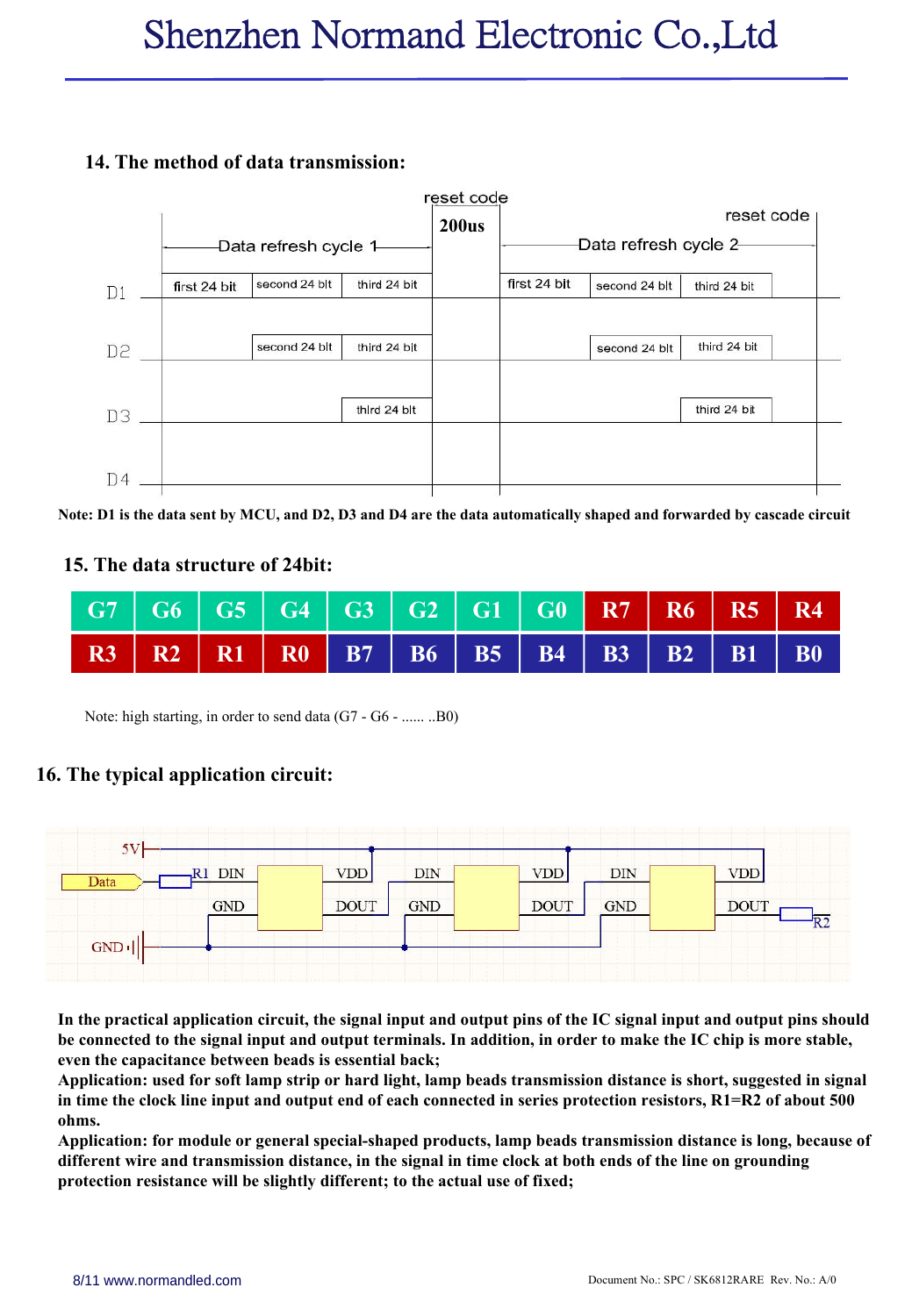## Shenzhen Normand Electronic Co.,Ltd

#### **17. Standard LED Performance Graph:**









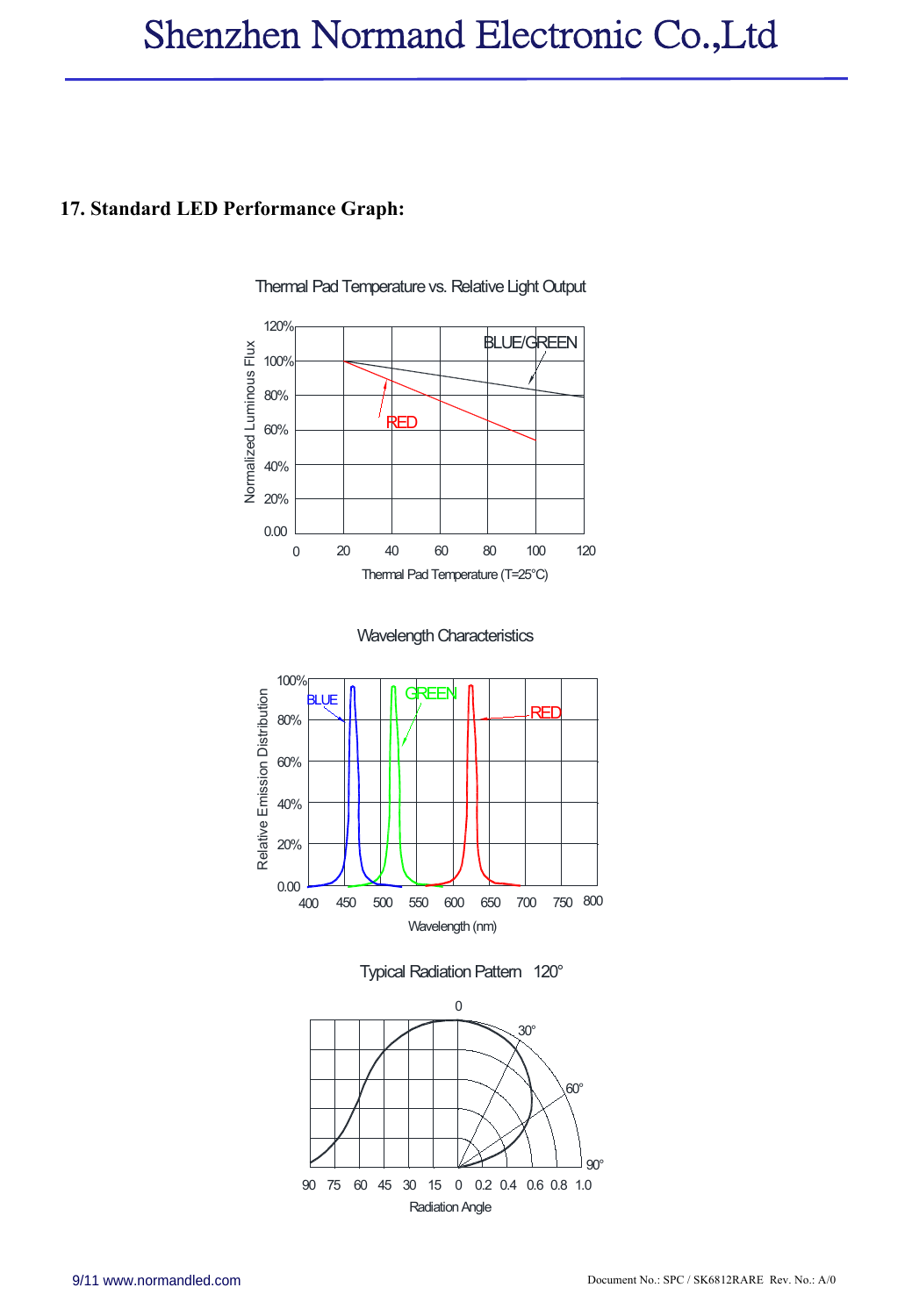## Shenzhen Normand Electronic Co.,Ltd

#### **18. Packaging Standard:**



The reel pack is applied in SMD LED. The LEDs are packed in cardboard boxes after packaging in normal or anti-electrostatic bags. cardboard boxes will be used to protect the LEDs from mechanical shocks during transportation. The boxes are not water resistant and therefore must be kept away from water and moisture.